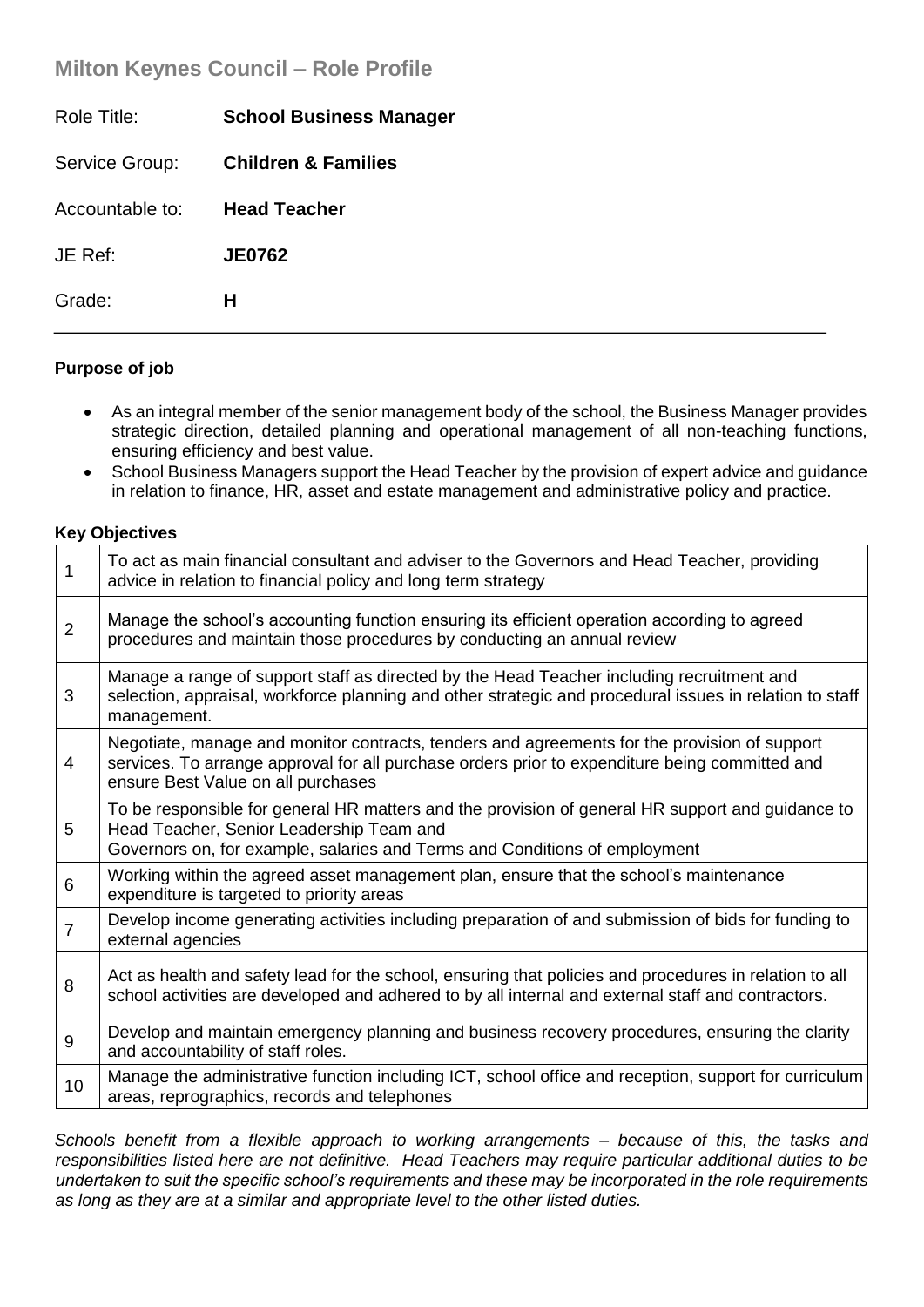# **Scope**

- Arrange the provision, analysis and evaluation of data and detailed reports and information to the senior leadership team, the Governing Body and outside agencies
- Full line management for all support staff including responsibility for recruitment, performance management and disciplinary/grievance issues
- Management of facilities, including premises, lettings and liaising with external contractors
- Be responsible for health and safety issues within the school and how they impact on pupils, staff and visitors to the school
- Advise, lead and negotiate on behalf of school in external matters such as contracts, procurement, funding bids; regularly deal with a range of complex whole school finance and HR issues.
- Manage administration of Human Resources
- Contribute to school improvement plan

# **Work Profile**

- Develops and implements school administrative, financial and related policies and procedures; developed analytical, judgemental or creative skills required to interpret very varied and complex information or situations, including whole school budget preparation and planning, support service monitoring.
- Reports to Head Teacher and is a member of the senior leadership team. Contributes to and develops strategic policies and initiatives and involves significant decision making affecting the whole of large school or a cluster of small schools.
- Be responsible for the development of the marketing strategy for the school
- Manage the delivery of Extended Services activities
- To adhere to school local and national authorities guidelines and exercise professional discretion at all times.
- Be aware of and comply with policies and procedures relating to child protection, health, safety and security, confidentiality and data protection, reporting all concerns to an appropriate person.
- Participate in training and other learning activities and performance development as required
- Contribute to the overall ethos/work/aims of the school
- Attend relevant meetings
- To maintain confidentiality

## **Other information**

The Viaduct Federation of Schools is committed to safeguarding and promoting the welfare of children and vulnerable adults. All employees are expected to share this commitment, to follow the Council's safeguarding policies and procedures and to behave appropriately towards children and vulnerable adults at all times, both in work and in their personal lives.

## **All school based posts are defined as Regulated Activity and therefore this post is subject to an Enhanced with Barred List Criminal Records Bureau check.**